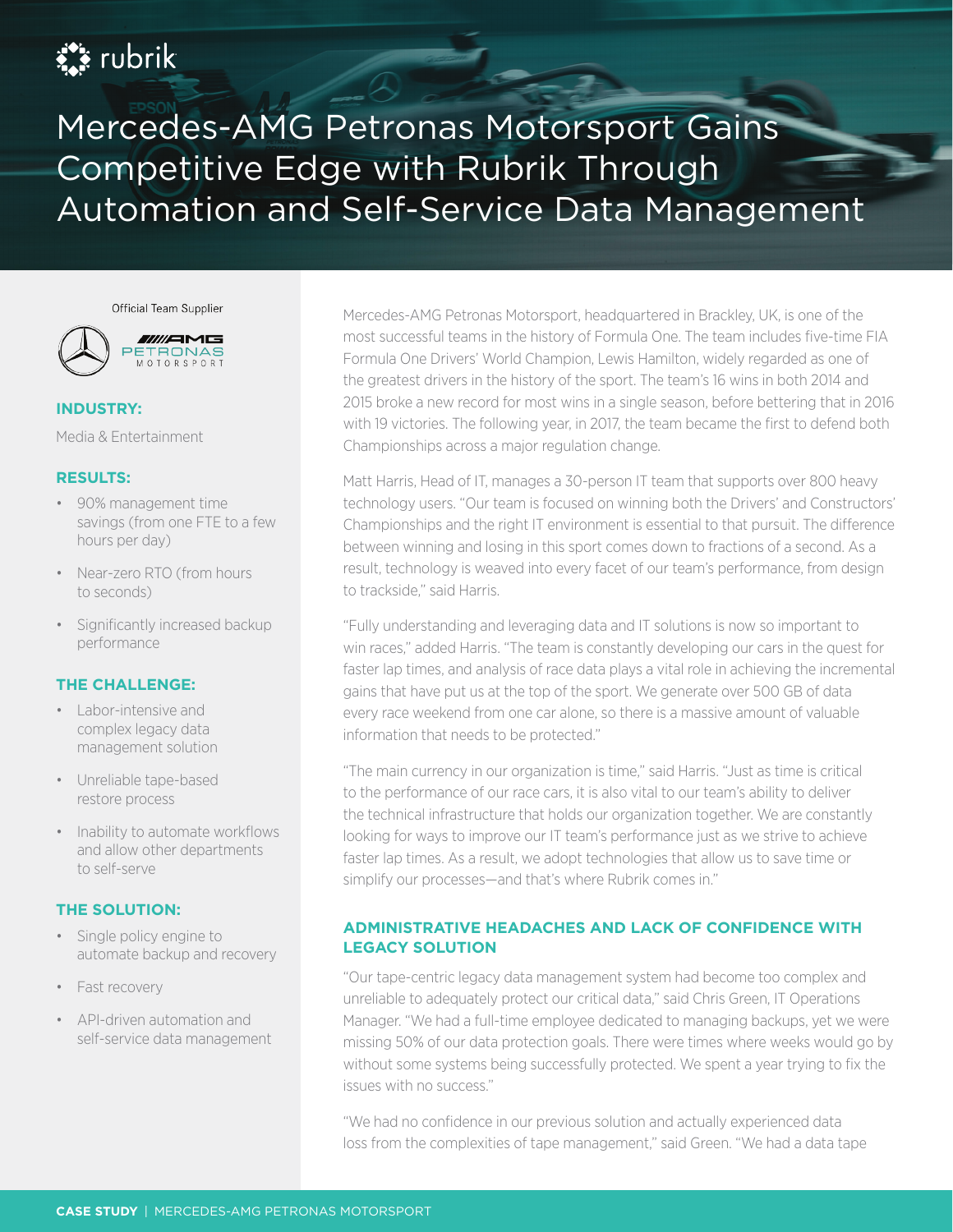inadvertently returned to the scratch pool, making it impossible for us to recover key data several years ago. The team was skeptical of our legacy solution's ability to adequately restore our data, and we needed to assign another IT person to assist our backup expert with the restore. This is the kind of resource expenditure that we just could not continue with."

"Backup is not the most glamourous part of IT, but when it goes wrong, it can be very tricky. Using the right solution is absolutely critical," added Harris.

#### **UNRIVALLED SIMPLICITY WITH RUBRIK'S DATA MANAGEMENT SOLUTION**

"Some of the best decisions we've made as a team are when we prioritize simplicity," said Green. "We needed a data management solution that would lessen our team's workload while fully protecting the data that is crucial to our success."

"Rubrik stood out from the competition," added Green. "Rubrik offered a truly simple and elegant solution for data management. We also loved their API-first architecture, which would allow us to further drive value for the business with workflow automation. Our final decision was influenced by Rubrik's forward-looking data management philosophy, which will enable us to move faster as our needs grow and evolve."

#### **EMPOWERING OTHER BUSINESS UNITS WITH SELF-SERVICE DATA MANAGEMENT**

"We are currently utilizing Rubrik's role-based access control (RBAC) and multi-tenancy functionality," said Green. "One of the most appealing aspects of Rubrik is its ability to be rolled out to other teams. For example, we are in the process of upgrading our CAD platform and have allowed a number of key users to interact with Rubrik directly. Without having to open tickets with the IT team, they can do on-demand backups and self-service restores. This has led to cross-departmental gains in efficiency."

"Traditionally, only the IT team would have the expertise necessary to perform data management functions for our engineering departments, but with Rubrik, the teams have direct control. Because Rubrik essentially manages itself, our team has more time to devote to strategic projects and finding ways to assist other departments," said Green.

#### **DRIVING AUTOMATION THROUGH RUBRIK'S API-FIRST ARCHITECTURE**

"At the beginning of a race, we sign off new software code in a development lab and then ship that out to the race track," said Green. "Previously, we used virtual machine snapshots to seal the environment to a recovery point which involved shipping tapes and performing lengthy recoveries. We now use Rubrik's Live Mount to get up and running quickly and to ship new code faster. We are also looking into using Rubrik's REST APIs to create a lab orchestration package that speaks directly to Rubrik to further automate pre-race preparation."

"The ability to use Rubrik's APIs with our software developers also eliminates the need for training," said Green. "They also no longer need to reach out to the IT team to do a backup. We supply them with a set of commands built with the APIs and all the complexity is hidden behind the scenes, making everyone's lives easier."

#### **DELIVERING GREATER VALUE FROM BACKUP**

Mercedes-AMG Petronas Motorsport is using Rubrik to protect its 97% virtualized environment, including MS SQL, SharePoint, Exchange, Oracle, and NAS. Benefits include:

- 90% management time savings: "With our legacy solution, we had one full-time employee just managing backups. Now we only spend a few hours per day checking Rubrik. We also no longer need to move up to 50 tapes per day. That's a huge bonus!"
- Near-zero RTOs: "Previously, it could take two hours to recover. With Live Mount, it's a matter of seconds. We had a successful recovery during our mandatory summer shutdown period, which is a key test of our data management capabilities."